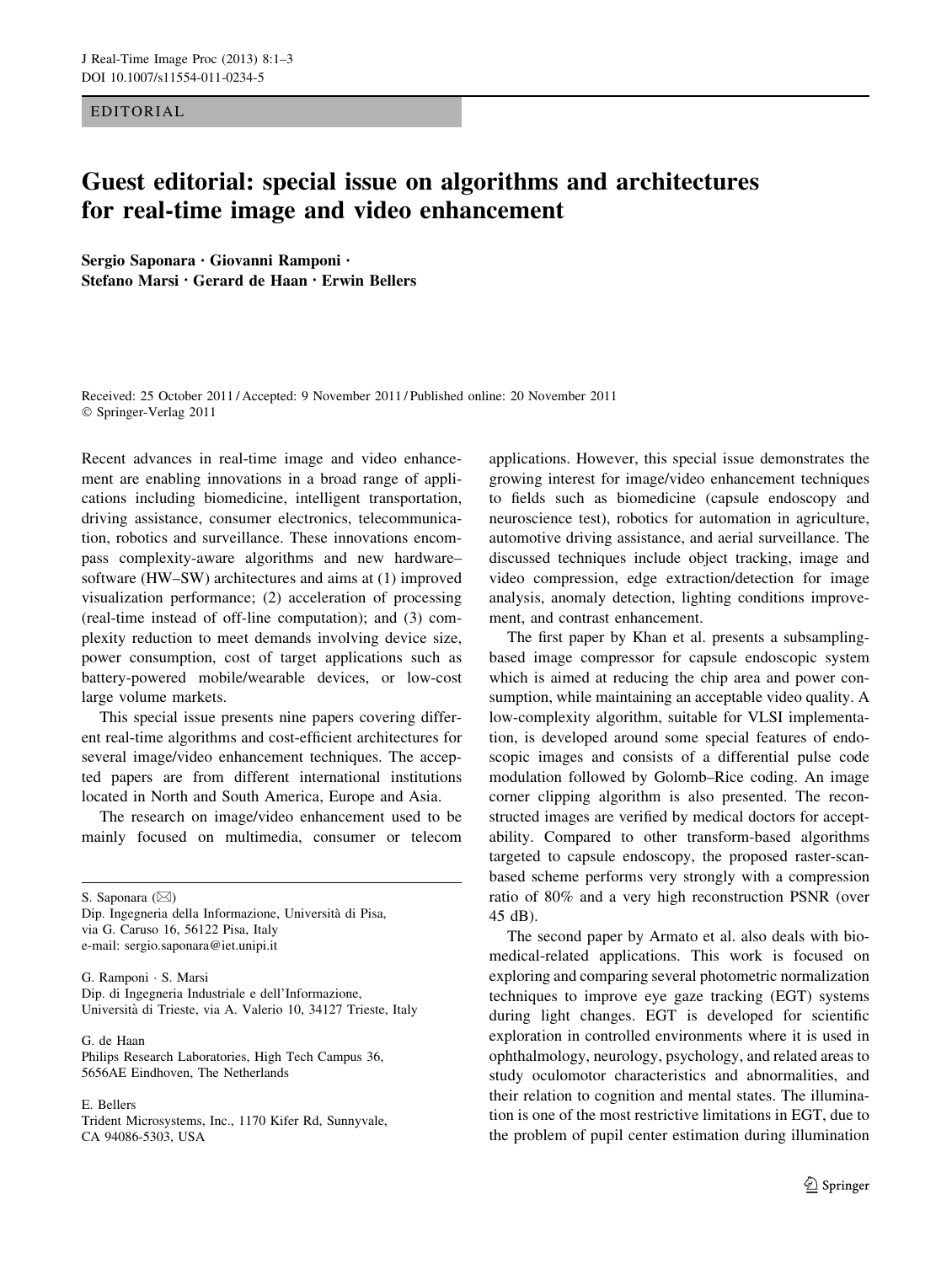changes. A new wearable and wireless tracking system, called HATCAM, is used for testing different techniques in terms of real-time capability, eye tracking and pupil area detection. Embedding real-time image enhancement into the HATCAM can make it an innovative and robust system for eye tracking in different lighting conditions, i.e. darkness, sunlight, indoor and outdoor environments.

The third paper by Xuming Chen et al. presents an interesting application of edge detection/correction plus image recognition for automation in agriculture: ripe tomato picking by a robot using a video system for recognition and localization. The key contribution of this work, based on a three-step low-complexity algorithm, is the real-time recognition and localization of ripe tomatoes in an uncontrolled environment, where they can be covered by foliage, stems and unripe tomatoes.

The fourth paper by Acito et al. deals with a complexityaware algorithm architecture for real-time enhancement of local anomalies in hyper-spectral images. Anomaly detection (AD) from remotely sensed multi-hyper-spectral images is a powerful tool in many applications, such as strategic surveillance and search and rescue operations where an airborne hyper-spectral sensor searches a wide area to identify regions that may contain potential targets. While this procedure is mostly automated, an onboard operator is generally assigned to examine in real-time the AD output and select the regions of interest to be sent for cueing. Due to the real-time enhancement of local anomalies in images, the proposed technique facilitates the decision-making process. The results on real hyper-spectral images are also presented.

The following five papers deal with the design of innovative architectures for real-time implementation of image/video enhancement tasks.

The paper by Biswal et al. presents a pipelined architecture to accelerate affine transforms used in various highspeed applications such as optical quadrature microscopy, image stabilization in digital cameras, and image registration. The architecture is mapped into a field programmable gate array (FPGA), and the results show that the proposed algorithm is almost four times faster than the conventional algorithm, with a performance of up to 540 fps with images of  $1,920 \times 1,080$  pixels, while retaining the image quality.

As discussed in the papers by Marsi et al. and by Happe et al., FPGAs are evolving as complex HW–SW platforms provide a configurable HW logic as well as embedded microprocessor cores for a SW-programmability solution. In the first work, this platform is successfully used for a realtime video enhancement algorithm based on a modified version of the Retinex approach. A new illumination estimation technique is presented, which allows the user to control the dynamic range of poorly illuminated images and to preserve the visual details. Digital cameras, and new generation of phones, commercial TV sets and nearly all modern devices for image acquisition and visualization can benefit from this solution. The video enhancement parameters are controlled through the embedded microprocessor, which enables the system to modify its behavior according to the characteristics of the input images, and to use information concerning the surrounding light conditions.

The work by Happe et al. presents a video tracking application modeled on top of a framework for implementing Sequential Monte Carlo methods on CPU/FPGAbased systems. Based on a multi-threaded programming model, the proposed framework allows for an easy design space exploration with respect to the HW/SW partitioning. Additionally, the application can adaptively switch between several partitioning states during run-time, in order to react to changing input data and performance requirements. To evaluate its performance and area requirements, the authors demonstrate the application and the framework on a real-life video tracking case study and show that partial reconfiguration can be effectively and transparently used for realizing adaptive real-time HW/SW systems.

When real-time and power consumption are both key issues, as in wearable or mobile battery-powered systems, an effective implementation solution is represented by the realization of a system-on-chip (SoC) using submicron CMOS technology. Not only the computation core but also the on-chip communication infrastructure and the main memory hierarchy has to be optimized, since in video systems complexity and power consumption are often dominated by data storage, transfer rate, the relevant memory size, and access frequency.

To this end, Saponara et al. present a multi-processor SoC architecture for real-time, low-power image and video enhancement applications. Different from other state-ofthe-art parallel architectures, the proposed solution is composed of heterogeneous tiles. The tiles have computational and memory capabilities, support different algorithmic classes and are connected by a novel network-on-chip (NoC) infrastructure. The proposed packet-switched data transfer scheme avoids communication bottlenecks when more tiles are working concurrently. The functional performances of the NoC-based multi-processor architecture are assessed by presenting the achieved results when the platform is programmed to support different enhancement algorithms for still images or videos such as contrast enhancement, dynamic range luminance correction, image and video compression, artifacts and noise removal. Consumer devices and automotive driving assistance applications are considered as case studies. Implementation results in 65 nm CMOS technology are proposed. The SoC complexity amounts to 1 million logic gates and 19 Mb of on chip SRAM memory. Running at 400 MHz, the MPSoC ensures real-time processing up to 30 VGA frames per